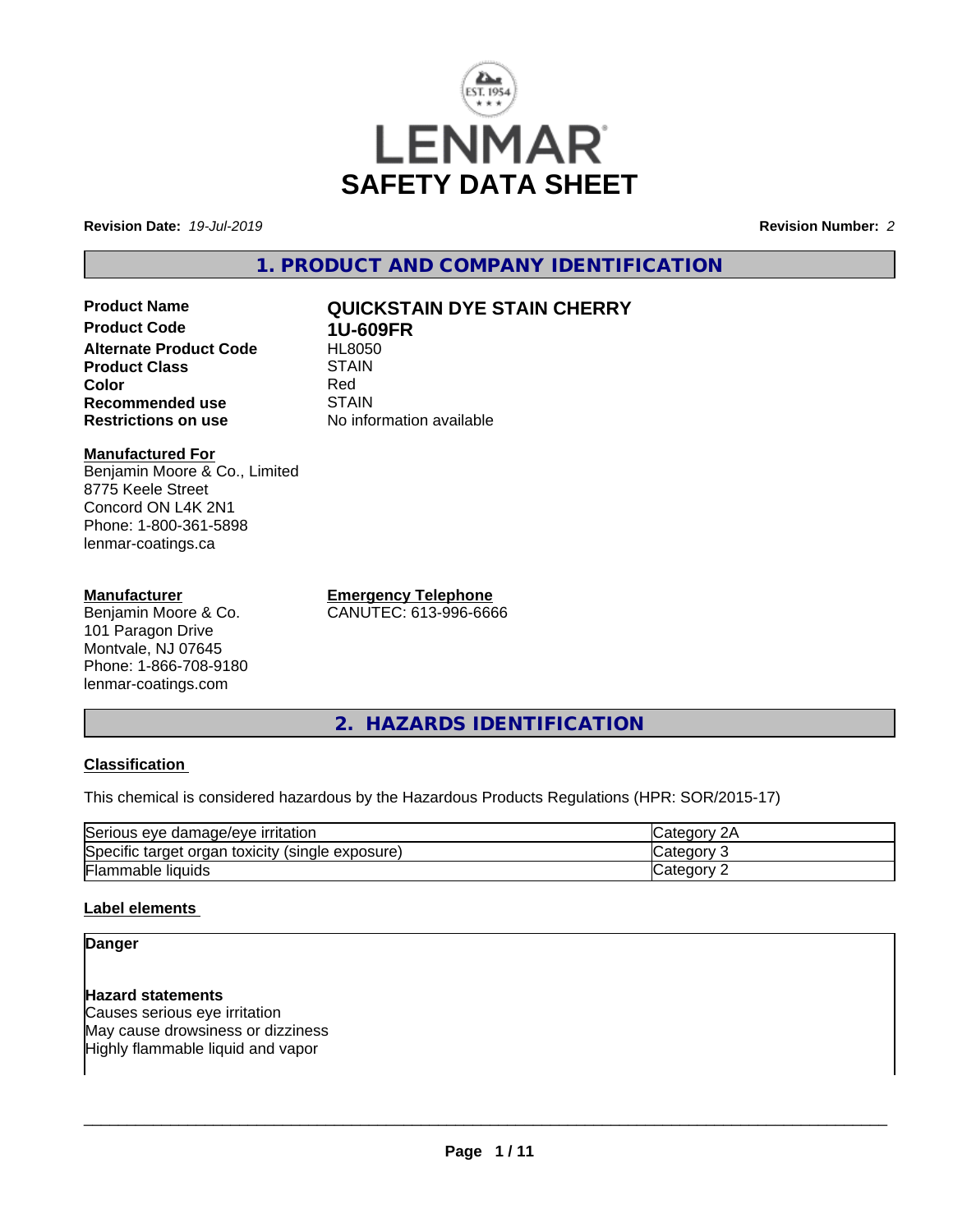

### **Precautionary Statements - Prevention**

Wash face, hands and any exposed skin thoroughly after handling

Avoid breathing dust/fume/gas/mist/vapors/spray

Use only outdoors or in a well-ventilated area

Keep away from heat, hot surfaces, sparks, open flames and other ignition sources. No smoking

Keep container tightly closed

Ground/bond container and receiving equipment

Use explosion-proof electrical/ventilating/lighting/equipment

Use only non-sparking tools

Take precautionary measures against static discharge

Wear protective gloves/protective clothing/eye protection/face protection

Keep cool

#### **Eyes**

IF IN EYES: Rinse cautiously with water for several minutes. Remove contact lenses, if present and easy to do. Continue rinsing

If eye irritation persists: Get medical advice/attention

#### **Skin**

IF ON SKIN (or hair): Remove/Take off immediately all contaminated clothing. Rinse skin with water/shower **Inhalation**

IF INHALED: Remove victim to fresh air and keep at rest in a position comfortable for breathing Call a POISON CENTER or doctor/physician if you feel unwell

#### **Fire**

In case of fire: Use CO2, dry chemical, or foam for extinction

#### **Precautionary Statements - Storage**

Store in a well-ventilated place. Keep container tightly closed Store locked up

#### **Precautionary Statements - Disposal**

Dispose of contents/container to an approved waste disposal plant

#### **Other information**

No information available

| <b>Chemical name</b>             | CAS No.    | Weight-%     | Hazardous Material                                                | Date HMIRA filed and |
|----------------------------------|------------|--------------|-------------------------------------------------------------------|----------------------|
|                                  |            |              | Information Review Act Idate exemption granted<br>registry number | (if applicable)      |
| Acetone                          | 67-64-1    | $60 - 100\%$ | (HMIRA registry $#$ )                                             |                      |
| Chromate(1-),bis[2-(3-chlorophe] | 51147-75-2 | $-5\%$       |                                                                   |                      |

# **3. COMPOSITION INFORMATION ON COMPONENTS**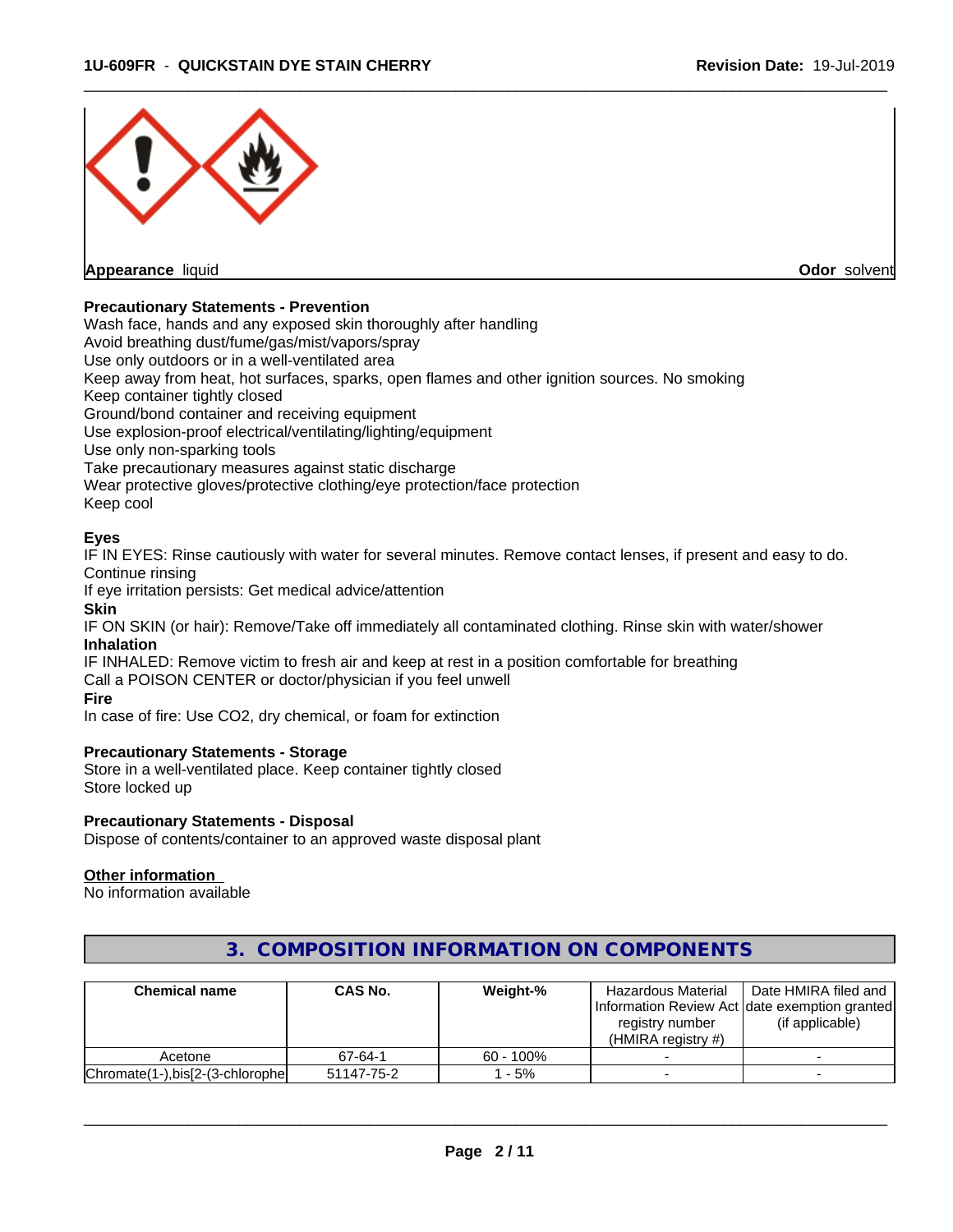| $ ny $ )-2,4-dihydro-4- $[2-[2-(hydroxy)]$<br> -kO)-5-(methylsulfonyl)phenyl]di |  |  |
|---------------------------------------------------------------------------------|--|--|
| azenyl-kN1]-5-methyl-3H-pyraz  <br>ol-3-o                                       |  |  |

**Confidential Business Information note**

\*The exact percentage (concentration) of composition has been withheld as a trade secret

 $\overline{\phantom{a}}$  ,  $\overline{\phantom{a}}$  ,  $\overline{\phantom{a}}$  ,  $\overline{\phantom{a}}$  ,  $\overline{\phantom{a}}$  ,  $\overline{\phantom{a}}$  ,  $\overline{\phantom{a}}$  ,  $\overline{\phantom{a}}$  ,  $\overline{\phantom{a}}$  ,  $\overline{\phantom{a}}$  ,  $\overline{\phantom{a}}$  ,  $\overline{\phantom{a}}$  ,  $\overline{\phantom{a}}$  ,  $\overline{\phantom{a}}$  ,  $\overline{\phantom{a}}$  ,  $\overline{\phantom{a}}$ 

**4. FIRST AID MEASURES**

| <b>General Advice</b>                  | If symptoms persist, call a physician. Show this safety data<br>sheet to the doctor in attendance.                                                                                                                         |
|----------------------------------------|----------------------------------------------------------------------------------------------------------------------------------------------------------------------------------------------------------------------------|
| <b>Eye Contact</b>                     | Immediately flush with plenty of water. After initial flushing,<br>remove any contact lenses and continue flushing for at<br>least 15 minutes. Keep eye wide open while rinsing. If<br>symptoms persist, call a physician. |
| <b>Skin Contact</b>                    | Wash off immediately with soap and plenty of water<br>removing all contaminated clothes and shoes. If skin<br>irritation persists, call a physician.                                                                       |
| <b>Inhalation</b>                      | Move to fresh air. If symptoms persist, call a physician.<br>If not breathing, give artificial respiration. Call a physician<br>immediately.                                                                               |
| Ingestion                              | Clean mouth with water and afterwards drink plenty of<br>water. Do not induce vomiting without medical advice.<br>Never give anything by mouth to an unconscious person.<br>Consult a physician.                           |
| <b>Protection Of First-Aiders</b>      | Use personal protective equipment.                                                                                                                                                                                         |
| <b>Most Important Symptoms/Effects</b> | No information available.                                                                                                                                                                                                  |
| <b>Notes To Physician</b>              | Treat symptomatically.                                                                                                                                                                                                     |

**5. FIRE-FIGHTING MEASURES**

| <b>Flammable Properties</b>                           | Vapors may travel considerable distance to a source of<br>ignition and flash back. Vapors may cause flash fire.                                        |
|-------------------------------------------------------|--------------------------------------------------------------------------------------------------------------------------------------------------------|
| <b>Suitable Extinguishing Media</b>                   | Foam, dry powder or water. Use extinguishing measures<br>that are appropriate to local circumstances and the<br>surrounding environment.               |
| Protective equipment and precautions for firefighters | As in any fire, wear self-contained breathing apparatus<br>pressure-demand, MSHA/NIOSH (approved or equivalent)<br>and full protective gear.           |
| <b>Hazardous combustion products</b>                  | Burning may result in carbon dioxide, carbon monoxide<br>and other combustion products of varying composition<br>which may be toxic and/or irritating. |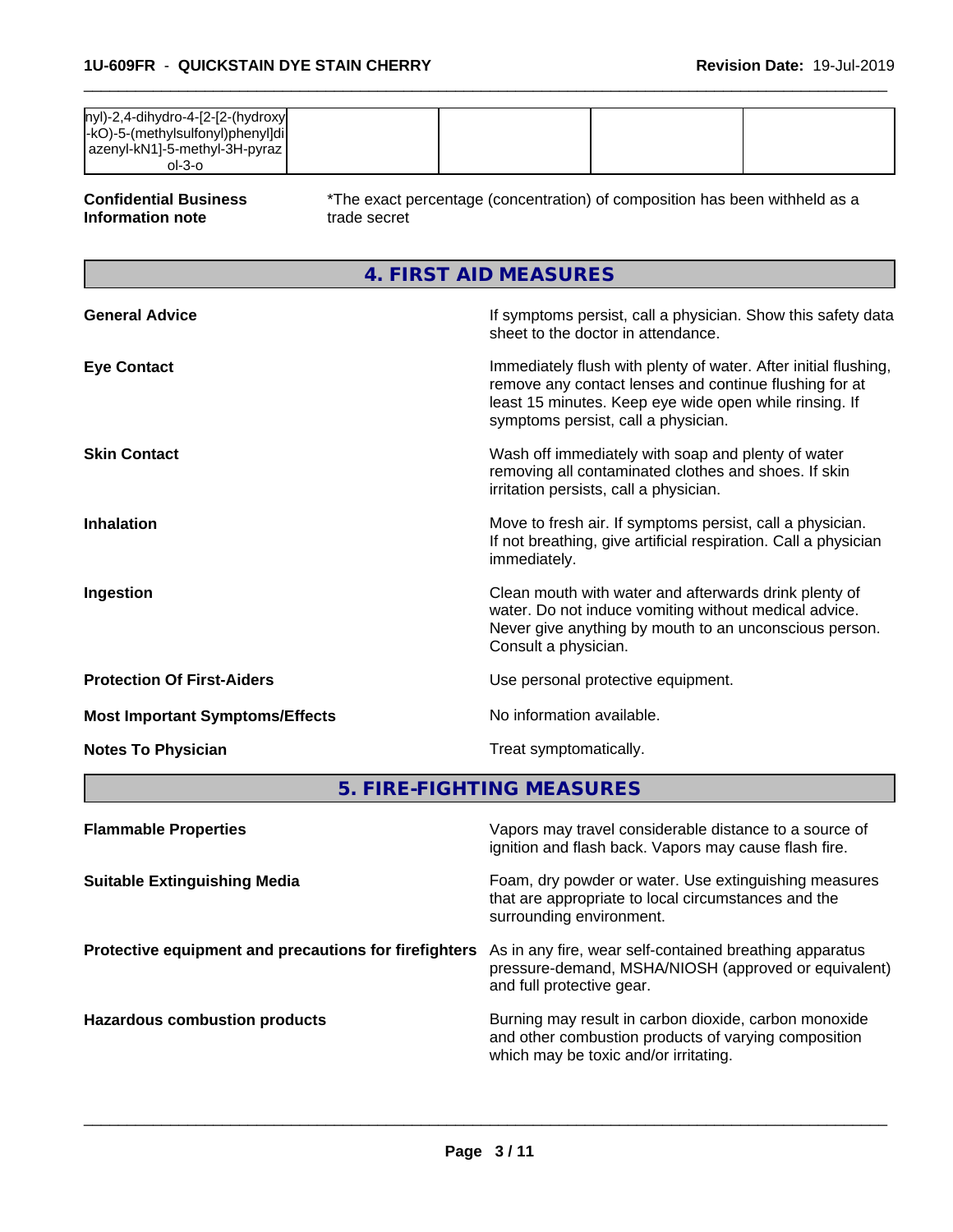| <b>Specific Hazards Arising From The Chemical</b>                                                                     |                        | Flammable. Flash back possible over considerable<br>distance. Keep product and empty container away from<br>heat and sources of ignition. Closed containers may<br>rupture if exposed to fire or extreme heat. Thermal<br>decomposition can lead to release of irritating gases and<br>vapors. |                                |  |  |  |
|-----------------------------------------------------------------------------------------------------------------------|------------------------|------------------------------------------------------------------------------------------------------------------------------------------------------------------------------------------------------------------------------------------------------------------------------------------------|--------------------------------|--|--|--|
| <b>Sensitivity to mechanical impact</b>                                                                               |                        | No                                                                                                                                                                                                                                                                                             |                                |  |  |  |
| Sensitivity to static discharge                                                                                       |                        | Yes                                                                                                                                                                                                                                                                                            |                                |  |  |  |
| <b>Flash Point Data</b><br>Flash point (°F)<br>Flash Point (°C)<br><b>Method</b><br><b>Flammability Limits In Air</b> |                        | 3.0<br>$-16.1$<br><b>PMCC</b>                                                                                                                                                                                                                                                                  |                                |  |  |  |
| Lower flammability limit:<br><b>Upper flammability limit:</b>                                                         |                        | Not available<br>Not available                                                                                                                                                                                                                                                                 |                                |  |  |  |
| <b>NFPA</b><br>Health: 1                                                                                              | <b>Flammability: 3</b> | <b>Instability: 0</b>                                                                                                                                                                                                                                                                          | <b>Special: Not Applicable</b> |  |  |  |
| <b>NFPA Legend</b><br>0 - Not Hazardous<br>1 - Slightly<br>2 - Moderate                                               |                        |                                                                                                                                                                                                                                                                                                |                                |  |  |  |

 $\overline{\phantom{a}}$  ,  $\overline{\phantom{a}}$  ,  $\overline{\phantom{a}}$  ,  $\overline{\phantom{a}}$  ,  $\overline{\phantom{a}}$  ,  $\overline{\phantom{a}}$  ,  $\overline{\phantom{a}}$  ,  $\overline{\phantom{a}}$  ,  $\overline{\phantom{a}}$  ,  $\overline{\phantom{a}}$  ,  $\overline{\phantom{a}}$  ,  $\overline{\phantom{a}}$  ,  $\overline{\phantom{a}}$  ,  $\overline{\phantom{a}}$  ,  $\overline{\phantom{a}}$  ,  $\overline{\phantom{a}}$ 

- 
- 3 High
- 4 Severe

*The ratings assigned are only suggested ratings, the contractor/employer has ultimate responsibilities for NFPA ratings where this system is used.*

*Additional information regarding the NFPA rating system is available from the National Fire Protection Agency (NFPA) at www.nfpa.org.*

# **6. ACCIDENTAL RELEASE MEASURES**

| <b>Personal Precautions</b>      | Remove all sources of ignition. Take precautions to<br>prevent flashback. Ground and bond all containers and<br>handling equipment. Take precautionary measures against<br>static discharges. Ensure adequate ventilation. Avoid<br>contact with skin, eyes and clothing. Use personal<br>protective equipment.  |
|----------------------------------|------------------------------------------------------------------------------------------------------------------------------------------------------------------------------------------------------------------------------------------------------------------------------------------------------------------|
| <b>Other Information</b>         | Prevent further leakage or spillage if safe to do so. Do not<br>allow material to contaminate ground water system.<br>Prevent product from entering drains. Do not flush into<br>surface water or sanitary sewer system. Local authorities<br>should be advised if significant spillages cannot be<br>contained. |
| <b>Environmental precautions</b> | See Section 12 for additional Ecological Information.                                                                                                                                                                                                                                                            |
| <b>Methods for Cleaning Up</b>   | Dam up. Soak up with inert absorbent material. Use a<br>non-sparking or explosion proof means to transfer material<br>to a sealed, appropriate container for disposal. Clean                                                                                                                                     |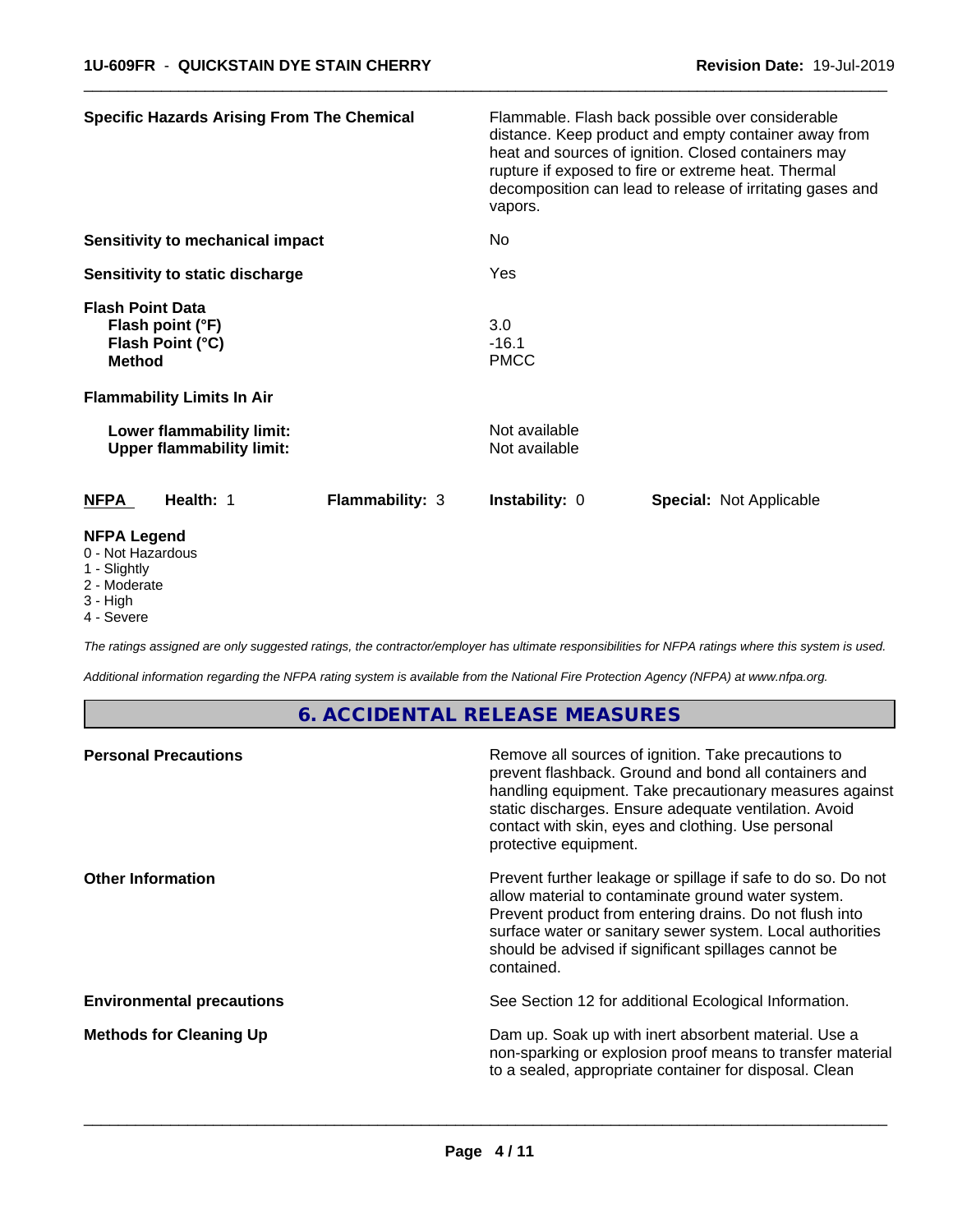contaminated surface thoroughly.

 $\overline{\phantom{a}}$  ,  $\overline{\phantom{a}}$  ,  $\overline{\phantom{a}}$  ,  $\overline{\phantom{a}}$  ,  $\overline{\phantom{a}}$  ,  $\overline{\phantom{a}}$  ,  $\overline{\phantom{a}}$  ,  $\overline{\phantom{a}}$  ,  $\overline{\phantom{a}}$  ,  $\overline{\phantom{a}}$  ,  $\overline{\phantom{a}}$  ,  $\overline{\phantom{a}}$  ,  $\overline{\phantom{a}}$  ,  $\overline{\phantom{a}}$  ,  $\overline{\phantom{a}}$  ,  $\overline{\phantom{a}}$ 

**7. HANDLING AND STORAGE**

| <b>Handling</b>               | Avoid contact with skin, eyes and clothing. Wear personal<br>protective equipment. Do not breathe vapors or spray mist.<br>Use only in ventilated areas. Prevent vapor build-up by<br>providing adequate ventilation during and after use.                                                                                                                                                                                                           |
|-------------------------------|------------------------------------------------------------------------------------------------------------------------------------------------------------------------------------------------------------------------------------------------------------------------------------------------------------------------------------------------------------------------------------------------------------------------------------------------------|
|                               | Take precautionary measures against static discharges.<br>To avoid ignition of vapors by static electricity discharge,<br>all metal parts of the equipment must be grounded. Keep<br>away from heat, sparks and flame. Do not smoke.<br>Extinguish all flames and pilot lights, and turn off stoves,<br>heaters, electric motors and other sources of ignition<br>during use and until all vapors are gone. Ignition and/or<br>flash back may occur. |
| <b>Storage</b>                | Keep containers tightly closed in a dry, cool and<br>well-ventilated place. Keep away from heat. Keep away<br>from open flames, hot surfaces and sources of ignition.<br>Keep in properly labeled containers. Keep out of the reach<br>of children.                                                                                                                                                                                                  |
| <b>Incompatible Materials</b> | Incompatible with strong acids and bases and strong<br>oxidizing agents.                                                                                                                                                                                                                                                                                                                                                                             |

# **8. EXPOSURE CONTROLS/PERSONAL PROTECTION**

#### **Exposure Limits**

| <b>Chemical name</b>                           | <b>ACGIH TLV</b> | <b>Alberta</b>                  | <b>British Columbia</b> | <b>Ontario</b>                | Quebec                           |
|------------------------------------------------|------------------|---------------------------------|-------------------------|-------------------------------|----------------------------------|
| Acetone                                        | 250 ppm - TWA    | 500 ppm - TWA                   | 250 ppm - TWA           | 500 ppm - TWA                 | 500 ppm - TWAEV                  |
|                                                | 500 ppm - STEL   | 1200 mg/m <sup>3</sup> - TWA    | 500 ppm - STEL          | 750 ppm - STEL                | $1190$ mg/m <sup>3</sup> - TWAEV |
|                                                |                  | 750 ppm - STEL                  |                         |                               | 1000 ppm - $STEV$                |
|                                                |                  | $1800$ mg/m <sup>3</sup> - STEL |                         |                               | 2380 mg/m $3 -$ STEV             |
| Chromate(1-),bis[2-(3-chlorop]                 | N/E              | $0.5$ mg/m <sup>3</sup> - TWA   | N/E                     | $0.5$ mg/m <sup>3</sup> - TWA | $0.5$ mg/m <sup>3</sup> - TWAEV  |
| $\vert$ henyl)-2,4-dihydro-4-[2-[2-(hy $\vert$ |                  |                                 |                         |                               |                                  |
| $ drawy-KO)-5-(methylsulfonyl)p $              |                  |                                 |                         |                               |                                  |
| henyl]diazenyl-kN1]-5-methyl-                  |                  |                                 |                         |                               |                                  |
| 3H-pyrazol-3-o                                 |                  |                                 |                         |                               |                                  |

#### **Legend**

ACGIH - American Conference of Governmental Industrial Hygienists

Alberta - Alberta Occupational Exposure Limits

British Columbia - British Columbia Occupational Exposure Limits

Ontario - Ontario Occupational Exposure Limits

Quebec - Quebec Occupational Exposure Limits N/E - Not established

# **Personal Protective Equipment**

**Engineering Measures Ensure 2018** Ensure adequate ventilation, especially in confined areas.

**Eye/Face Protection** Safety glasses with side-shields. If splashes are likely to occur, wear: Tightly fitting safety goggles **Skin Protection Protection** Protective gloves and impervious clothing.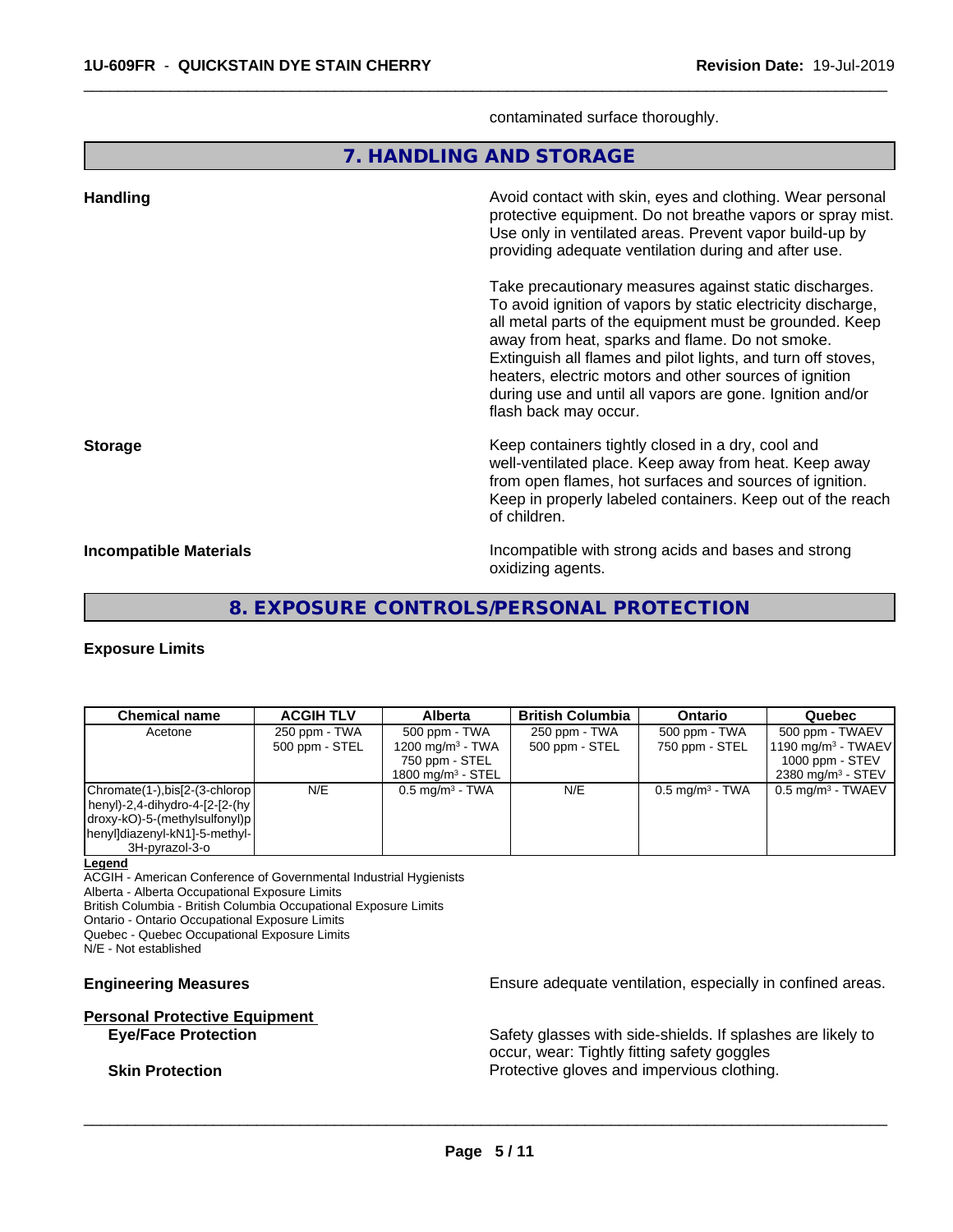**Respiratory Protection Number 1** (Use only with adequate ventilation. In operations where exposure limits are exceeded, use a NIOSH approved respirator that has been selected by a technically qualified person for the specific work conditions. When spraying the product or applying in confined areas, wear a NIOSH approved respirator specified for paint spray or organic vapors.

**Hygiene Measures Avoid contact with skin, eyes and clothing. Remove and Avoid contact with skin, eyes and clothing. Remove and Avoid contact with skin, eyes and clothing. Remove and** wash contaminated clothing before re-use. Wash thoroughly after handling.

# **9. PHYSICAL AND CHEMICAL PROPERTIES**

**Appearance** liquid **Odor** solvent **Odor Threshold No information available No information available Density (lbs/gal)** 6.60 - 6.70<br> **Specific Gravity** 6.60 - 6.70 **Specific Gravity pH** No information available **Viscosity (cps)** No information available Notice 1, 1999 **Solubility(ies)** No information available **Water solubility** No information available **Evaporation Rate No information available No information available Vapor pressure** No information available **Vapor density No information available No information available Wt.** % Solids 0 - 10 **Vol. % Solids** 0 - 10 **Wt. % Volatiles** 90 - 100 **Vol. % Volatiles VOC Regulatory Limit (g/L)** 0 **Boiling Point (°F)** 136 **Boiling Point (°C)** 58 **Freezing point (°F)** No information available **Freezing Point (°C)** The state of the Monometer of Noinformation available **Flash point (°F)** 3.0 **Flash Point (°C)** -16.1 **Method** PMCC **Flammability (solid, gas)** Not applicable **Upper flammability limit:**<br> **Lower flammability limit:** Not applicable Not applicable **Lower flammability limit:**<br> **Autoignition Temperature (°F)** Not applicable have not available **Autoignition Temperature (°F) Autoignition Temperature (°C)** No information available **Decomposition Temperature (°F)** No information available **Decomposition Temperature (°C)** No information available **Partition coefficient** No information available

 $\overline{\phantom{a}}$  ,  $\overline{\phantom{a}}$  ,  $\overline{\phantom{a}}$  ,  $\overline{\phantom{a}}$  ,  $\overline{\phantom{a}}$  ,  $\overline{\phantom{a}}$  ,  $\overline{\phantom{a}}$  ,  $\overline{\phantom{a}}$  ,  $\overline{\phantom{a}}$  ,  $\overline{\phantom{a}}$  ,  $\overline{\phantom{a}}$  ,  $\overline{\phantom{a}}$  ,  $\overline{\phantom{a}}$  ,  $\overline{\phantom{a}}$  ,  $\overline{\phantom{a}}$  ,  $\overline{\phantom{a}}$ 

# **10. STABILITY AND REACTIVITY**

**Reactivity** Not Applicable

 $\overline{\phantom{a}}$  ,  $\overline{\phantom{a}}$  ,  $\overline{\phantom{a}}$  ,  $\overline{\phantom{a}}$  ,  $\overline{\phantom{a}}$  ,  $\overline{\phantom{a}}$  ,  $\overline{\phantom{a}}$  ,  $\overline{\phantom{a}}$  ,  $\overline{\phantom{a}}$  ,  $\overline{\phantom{a}}$  ,  $\overline{\phantom{a}}$  ,  $\overline{\phantom{a}}$  ,  $\overline{\phantom{a}}$  ,  $\overline{\phantom{a}}$  ,  $\overline{\phantom{a}}$  ,  $\overline{\phantom{a}}$ 

**Chemical Stability Stability** Stable under normal conditions. Hazardous polymerisation does not occur.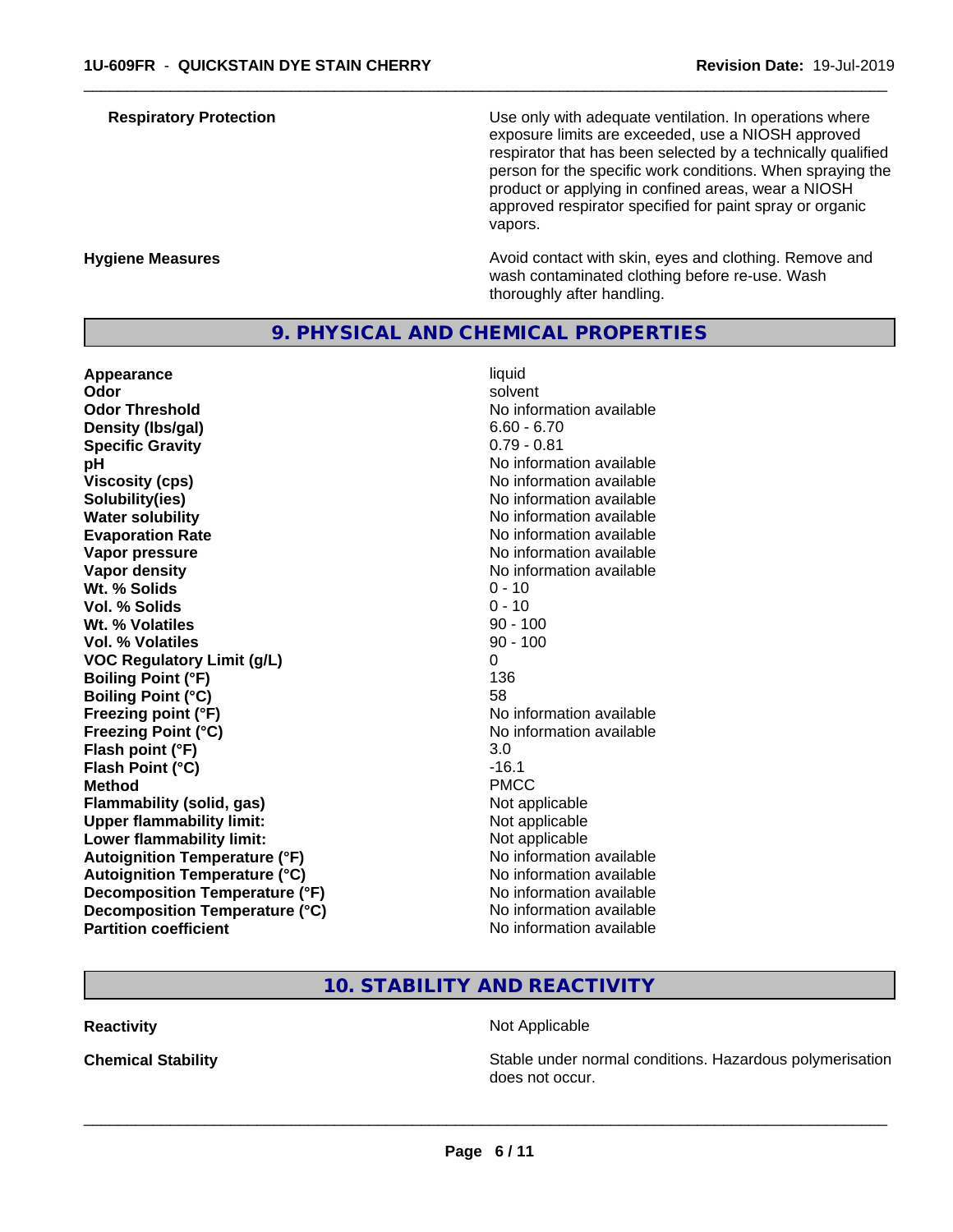| <b>Conditions to avoid</b>                                                   | Keep away from open flames, hot surfaces, static<br>electricity and sources of ignition. Sparks. Elevated<br>temperature.                                                                                                                                                                                                                  |
|------------------------------------------------------------------------------|--------------------------------------------------------------------------------------------------------------------------------------------------------------------------------------------------------------------------------------------------------------------------------------------------------------------------------------------|
| <b>Incompatible Materials</b>                                                | Incompatible with strong acids and bases and strong<br>oxidizing agents.                                                                                                                                                                                                                                                                   |
| <b>Hazardous Decomposition Products</b>                                      | Thermal decomposition can lead to release of irritating<br>gases and vapors.                                                                                                                                                                                                                                                               |
| <b>Possibility of hazardous reactions</b>                                    | None under normal conditions of use.                                                                                                                                                                                                                                                                                                       |
|                                                                              | 11. TOXICOLOGICAL INFORMATION                                                                                                                                                                                                                                                                                                              |
| <b>Product Information</b><br>Information on likely routes of exposure       |                                                                                                                                                                                                                                                                                                                                            |
| <b>Principal Routes of Exposure</b>                                          | Eye contact, skin contact and inhalation.                                                                                                                                                                                                                                                                                                  |
| <b>Acute Toxicity</b><br><b>Product Information</b>                          | Repeated or prolonged exposure to organic solvents may<br>lead to permanent brain and nervous system damage.<br>Intentional misuse by deliberately concentrating and<br>inhaling vapors may be harmful or fatal.                                                                                                                           |
| Symptoms related to the physical, chemical and toxicological characteristics |                                                                                                                                                                                                                                                                                                                                            |
| <b>Symptoms</b>                                                              | No information available                                                                                                                                                                                                                                                                                                                   |
|                                                                              | Delayed and immediate effects as well as chronic effects from short and long-term exposure                                                                                                                                                                                                                                                 |
| Eye contact<br><b>Skin contact</b>                                           | Contact with eyes may cause irritation.<br>May cause skin irritation and/or dermatitis. Prolonged skin                                                                                                                                                                                                                                     |
| <b>Inhalation</b>                                                            | contact may defat the skin and produce dermatitis.<br>Harmful by inhalation. High vapor / aerosol concentrations<br>are irritating to the eyes, nose, throat and lungs and may                                                                                                                                                             |
| Ingestion                                                                    | cause headaches, dizziness, drowsiness,<br>unconsciousness, and other central nervous system<br>effects.<br>Harmful if swallowed. Ingestion may cause irritation to<br>mucous membranes. Small amounts of this product<br>aspirated into the respiratory system during ingestion or<br>vomiting may cause mild to severe pulmonary injury, |

**Sensitization**<br> **No information available.**<br> **No information available.**<br>
No information available. **Neurological Effects**<br> **Mutagenic Effects**<br> **Mutagenic Effects**<br> **Mutagenic Effects Reproductive Effects<br>Developmental Effects Developmental Effects**<br> **Target organ effects**<br> **Target organ effects**<br> **No information available. STOT - single exposure** May cause disorder and damage to the. Respiratory

**STOT** - **repeated exposure Causes damage to organs through prolonged or repeated** 

**Page 7 / 11**

possibly progressing to death.

No information available.<br>No information available.

No information available.

 $\overline{\phantom{a}}$  ,  $\overline{\phantom{a}}$  ,  $\overline{\phantom{a}}$  ,  $\overline{\phantom{a}}$  ,  $\overline{\phantom{a}}$  ,  $\overline{\phantom{a}}$  ,  $\overline{\phantom{a}}$  ,  $\overline{\phantom{a}}$  ,  $\overline{\phantom{a}}$  ,  $\overline{\phantom{a}}$  ,  $\overline{\phantom{a}}$  ,  $\overline{\phantom{a}}$  ,  $\overline{\phantom{a}}$  ,  $\overline{\phantom{a}}$  ,  $\overline{\phantom{a}}$  ,  $\overline{\phantom{a}}$ 

system. Central nervous system.

exposure if inhaled. May cause disorder and damage to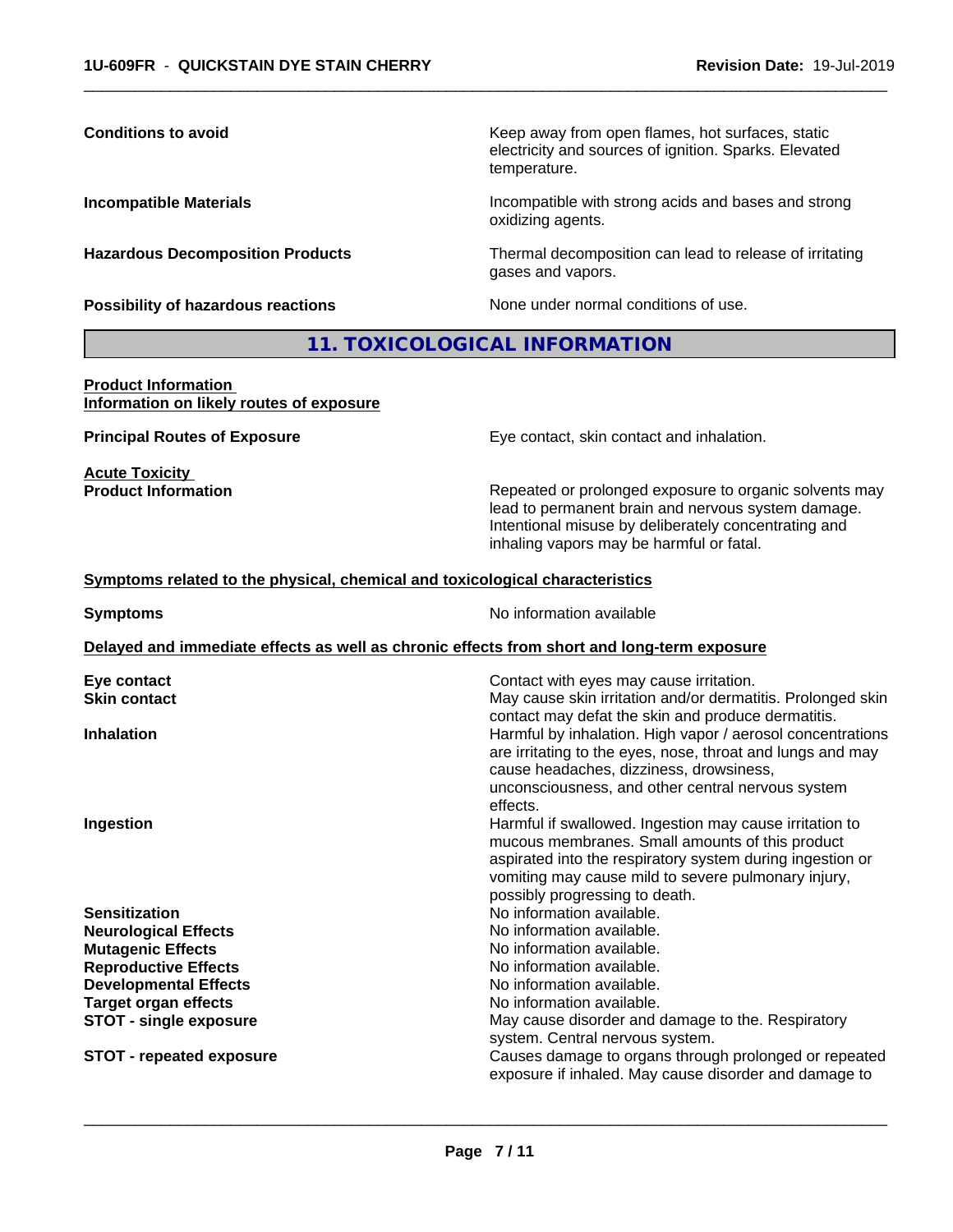the. liver. kidney. spleen. blood. **Other adverse effects**<br> **Aspiration Hazard**<br> **Aspiration Hazard**<br> **Aspiration Hazard** May be harmful if swallowed and enters airways. Small amounts of this product aspirated into the respiratory system during ingestion or vomiting may cause mild to severe pulmonary injury, possibly progressing to death.

 $\overline{\phantom{a}}$  ,  $\overline{\phantom{a}}$  ,  $\overline{\phantom{a}}$  ,  $\overline{\phantom{a}}$  ,  $\overline{\phantom{a}}$  ,  $\overline{\phantom{a}}$  ,  $\overline{\phantom{a}}$  ,  $\overline{\phantom{a}}$  ,  $\overline{\phantom{a}}$  ,  $\overline{\phantom{a}}$  ,  $\overline{\phantom{a}}$  ,  $\overline{\phantom{a}}$  ,  $\overline{\phantom{a}}$  ,  $\overline{\phantom{a}}$  ,  $\overline{\phantom{a}}$  ,  $\overline{\phantom{a}}$ 

### **Numerical measures of toxicity**

#### **The following values are calculated based on chapter 3.1 of the GHS document**

| ATEmix (oral)                 | 5903 mg/kg |
|-------------------------------|------------|
| <b>ATEmix (dermal)</b>        | 3053 mg/ka |
| ATEmix (inhalation-dust/mist) | 102 mg/L   |

### **Component Information**

| Chemical name | Oral LD50                        | Dermal LD50 | Inhalation LC50                        |
|---------------|----------------------------------|-------------|----------------------------------------|
| Acetone       | ƙ Rat<br>= 5800 mg/kg $\sqrt{ }$ |             | (Rat)8h<br>$= 50100$ mg/m <sup>3</sup> |
| 67-64-1       |                                  |             |                                        |

#### **Carcinogenicity**

*There are no known carcinogenic chemicals in this product above reportable levels.*

# **12. ECOLOGICAL INFORMATION**

#### **Ecotoxicity Effects**

The environmental impact of this product has not been fully investigated.

#### **Product Information**

# **Acute Toxicity to Fish**

No information available

### **Acute Toxicity to Aquatic Invertebrates**

No information available

#### **Acute Toxicity to Aquatic Plants**

No information available

#### **Persistence / Degradability**

No information available.

#### **Bioaccumulation**

There is no data for this product.

#### **Mobility in Environmental Media**

No information available.

#### **Ozone**

No information available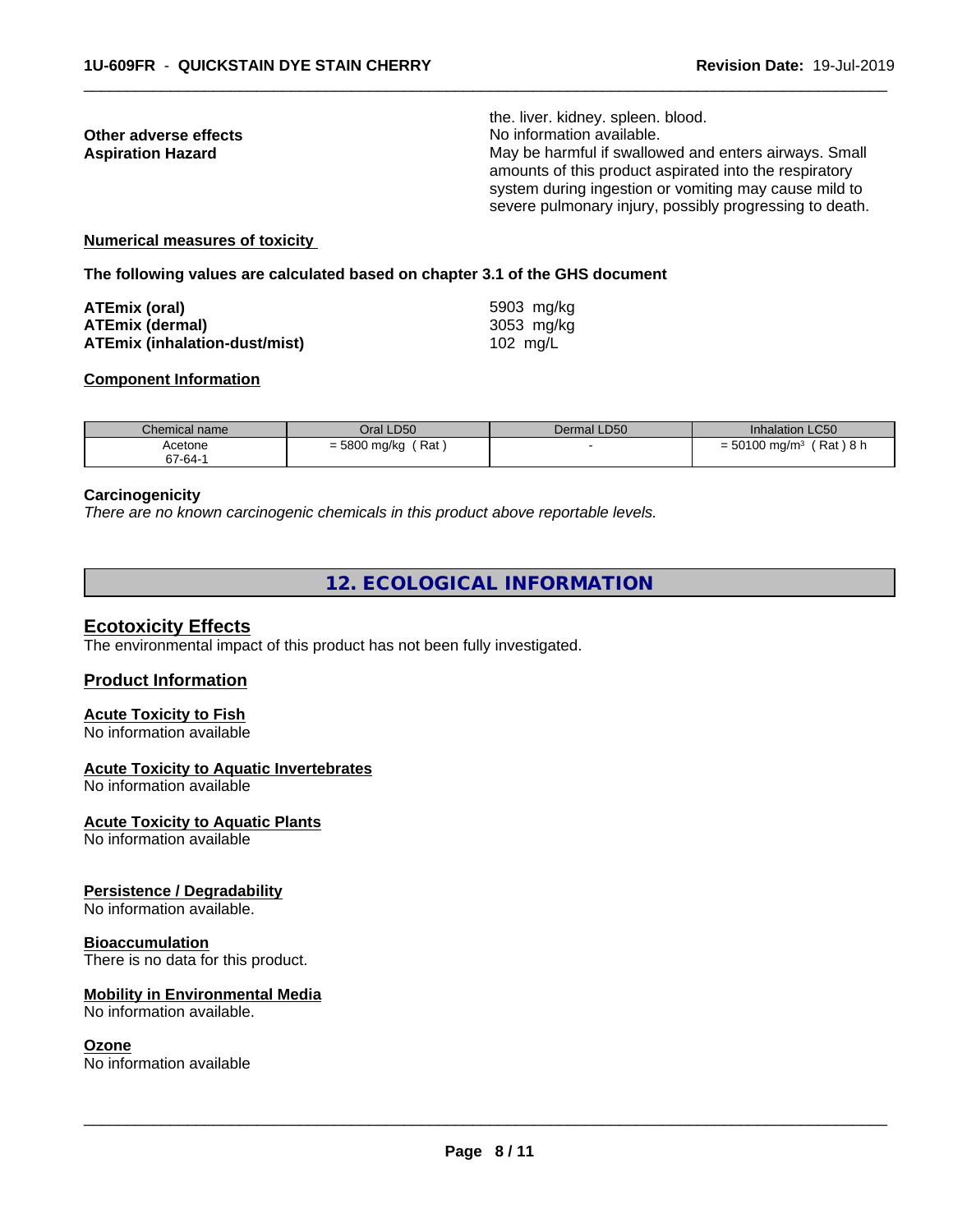# **Component Information**

#### **Acute Toxicity to Fish**

Acetone LC50: 8300 (Bluegill - 96 hr.) mg/L

#### **Acute Toxicity to Aquatic Invertebrates**

Acetone EC50: 12600 mg/L (Daphnia magna - 48 hr.)

**Acute Toxicity to Aquatic Plants**

No information available

# **13. DISPOSAL CONSIDERATIONS**

**Waste Disposal Method Dispose of in accordance with federal, state, provincial,** and local regulations. Local requirements may vary, consult your sanitation department or state-designated environmental protection agency for more disposal options.

**Empty Container Warning <b>Emptied** Containers may retain product residue. Follow label warnings even after container is emptied. Residual vapors may explode on ignition.

**14. TRANSPORT INFORMATION**

**Proper Shipping Name PAINT Hazard class** 3 **UN-No.** UN1263 **Packing Group III**<br> **Pescription** 

**Description** UN1263, PAINT, 3, II

 $\overline{\phantom{a}}$  ,  $\overline{\phantom{a}}$  ,  $\overline{\phantom{a}}$  ,  $\overline{\phantom{a}}$  ,  $\overline{\phantom{a}}$  ,  $\overline{\phantom{a}}$  ,  $\overline{\phantom{a}}$  ,  $\overline{\phantom{a}}$  ,  $\overline{\phantom{a}}$  ,  $\overline{\phantom{a}}$  ,  $\overline{\phantom{a}}$  ,  $\overline{\phantom{a}}$  ,  $\overline{\phantom{a}}$  ,  $\overline{\phantom{a}}$  ,  $\overline{\phantom{a}}$  ,  $\overline{\phantom{a}}$ 

 $\overline{\phantom{a}}$  ,  $\overline{\phantom{a}}$  ,  $\overline{\phantom{a}}$  ,  $\overline{\phantom{a}}$  ,  $\overline{\phantom{a}}$  ,  $\overline{\phantom{a}}$  ,  $\overline{\phantom{a}}$  ,  $\overline{\phantom{a}}$  ,  $\overline{\phantom{a}}$  ,  $\overline{\phantom{a}}$  ,  $\overline{\phantom{a}}$  ,  $\overline{\phantom{a}}$  ,  $\overline{\phantom{a}}$  ,  $\overline{\phantom{a}}$  ,  $\overline{\phantom{a}}$  ,  $\overline{\phantom{a}}$ 

**ICAO / IATA ICAO / IATA Contact the preparer for further information.** 

**IMDG / IMO IMO Contact the preparer for further information.** 

## **15. REGULATORY INFORMATION**

# **International Inventories**

**TSCA: United States** Yes - All components are listed or exempt.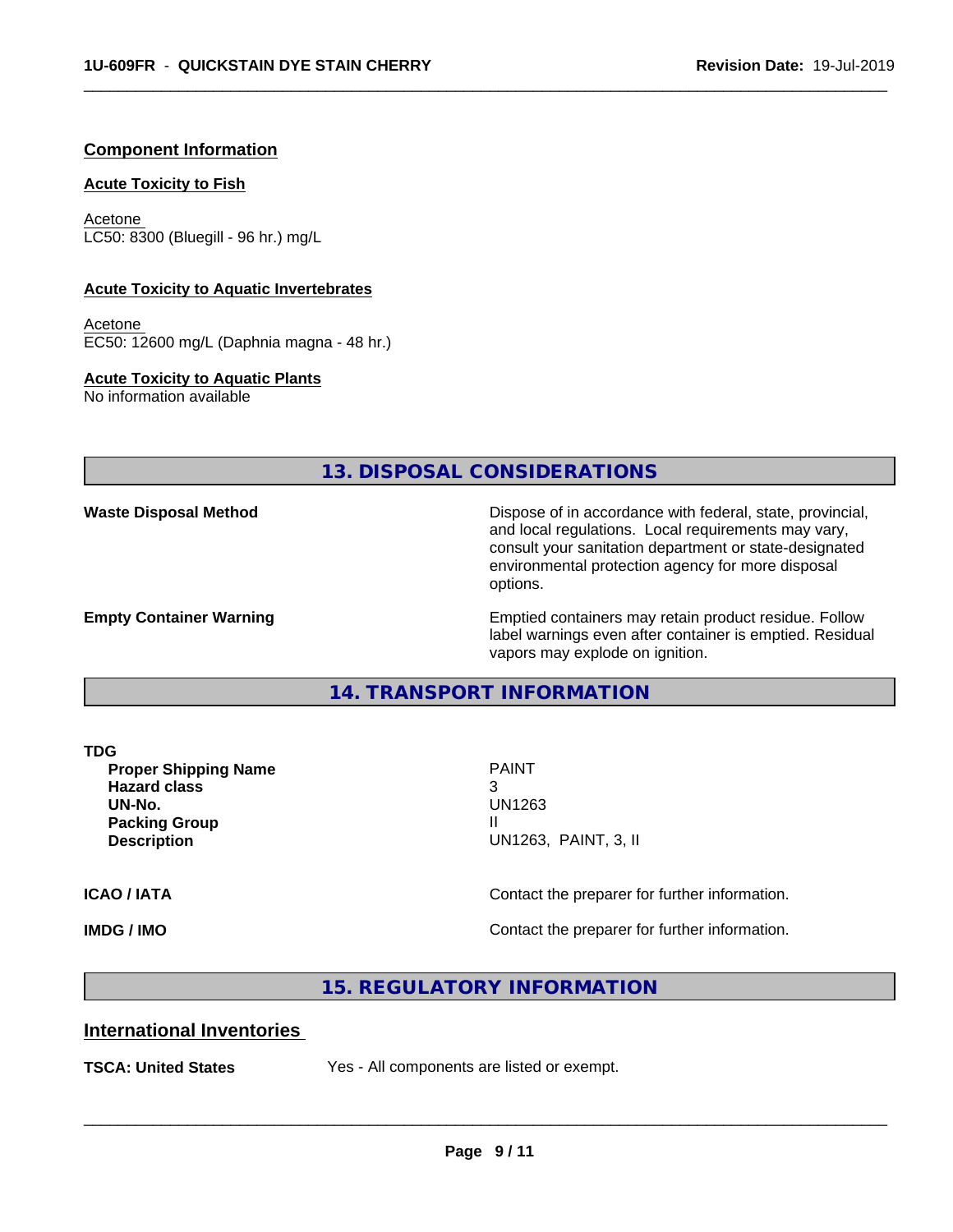**DSL: Canada** Yes - All components are listed or exempt.

 $\overline{\phantom{a}}$  ,  $\overline{\phantom{a}}$  ,  $\overline{\phantom{a}}$  ,  $\overline{\phantom{a}}$  ,  $\overline{\phantom{a}}$  ,  $\overline{\phantom{a}}$  ,  $\overline{\phantom{a}}$  ,  $\overline{\phantom{a}}$  ,  $\overline{\phantom{a}}$  ,  $\overline{\phantom{a}}$  ,  $\overline{\phantom{a}}$  ,  $\overline{\phantom{a}}$  ,  $\overline{\phantom{a}}$  ,  $\overline{\phantom{a}}$  ,  $\overline{\phantom{a}}$  ,  $\overline{\phantom{a}}$ 

# **National Pollutant Release Inventory (NPRI)**

### **NPRI Parts 1- 4**

This product contains the following Parts 1-4 NPRI chemicals:

*None*

#### **NPRI Part 5**

This product contains the following NPRI Part 5 Chemicals:

*None*

#### **WHMIS Regulatory Status**

This product has been classified in accordance with the hazard criteria of the Hazardous Products Regulations (HPR) and the SDS contains all the information required by the HPR.

| <b>16. OTHER INFORMATION</b> |  |                                                                            |  |  |  |  |
|------------------------------|--|----------------------------------------------------------------------------|--|--|--|--|
|                              |  |                                                                            |  |  |  |  |
| <b>HMIS Legend</b>           |  |                                                                            |  |  |  |  |
| 0 - Minimal Hazard           |  |                                                                            |  |  |  |  |
| 1 - Slight Hazard            |  |                                                                            |  |  |  |  |
| 2 - Moderate Hazard          |  |                                                                            |  |  |  |  |
| 3 - Serious Hazard           |  |                                                                            |  |  |  |  |
| 4 - Severe Hazard            |  |                                                                            |  |  |  |  |
| * - Chronic Hazard           |  |                                                                            |  |  |  |  |
|                              |  | X - Consult your supervisor or S.O.P. for "Special" handling instructions. |  |  |  |  |

*Note: The PPE rating has intentionally been left blank. Choose appropriate PPE that will protect employees from the hazards the material will present under the actual normal conditions of use.*

*Caution: HMISÒ ratings are based on a 0-4 rating scale, with 0 representing minimal hazards or risks, and 4 representing significant hazards or risks. Although HMISÒ ratings are not required on MSDSs under 29 CFR 1910.1200, the preparer, has chosen to provide them. HMISÒ ratings are to be used only in conjunction with a fully implemented HMISÒ program by workers who have received appropriate HMISÒ training. HMISÒ is a registered trade and service mark of the NPCA. HMISÒ materials may be purchased exclusively from J. J. Keller (800) 327-6868.*

 **WARNING!** If you scrape, sand, or remove old paint, you may release lead dust. LEAD IS TOXIC. EXPOSURE TO LEAD DUST CAN CAUSE SERIOUS ILLNESS, SUCH AS BRAIN DAMAGE, ESPECIALLY IN CHILDREN. PREGNANT WOMEN SHOULD ALSO AVOID EXPOSURE.Wear a NIOSH approved respirator to control lead exposure. Clean up carefully with a HEPA vacuum and a wet mop. Before you start, find out how to protect yourself and your family by logging onto Health Canada @

http://www.hc-sc.gc.ca/ewh-semt/contaminants/lead-plomb/asked\_questions-questions\_posees-eng.php.

**Prepared By** Product Stewardship Department Benjamin Moore & Co. 101 Paragon Drive Montvale, NJ 07645 800-225-5554